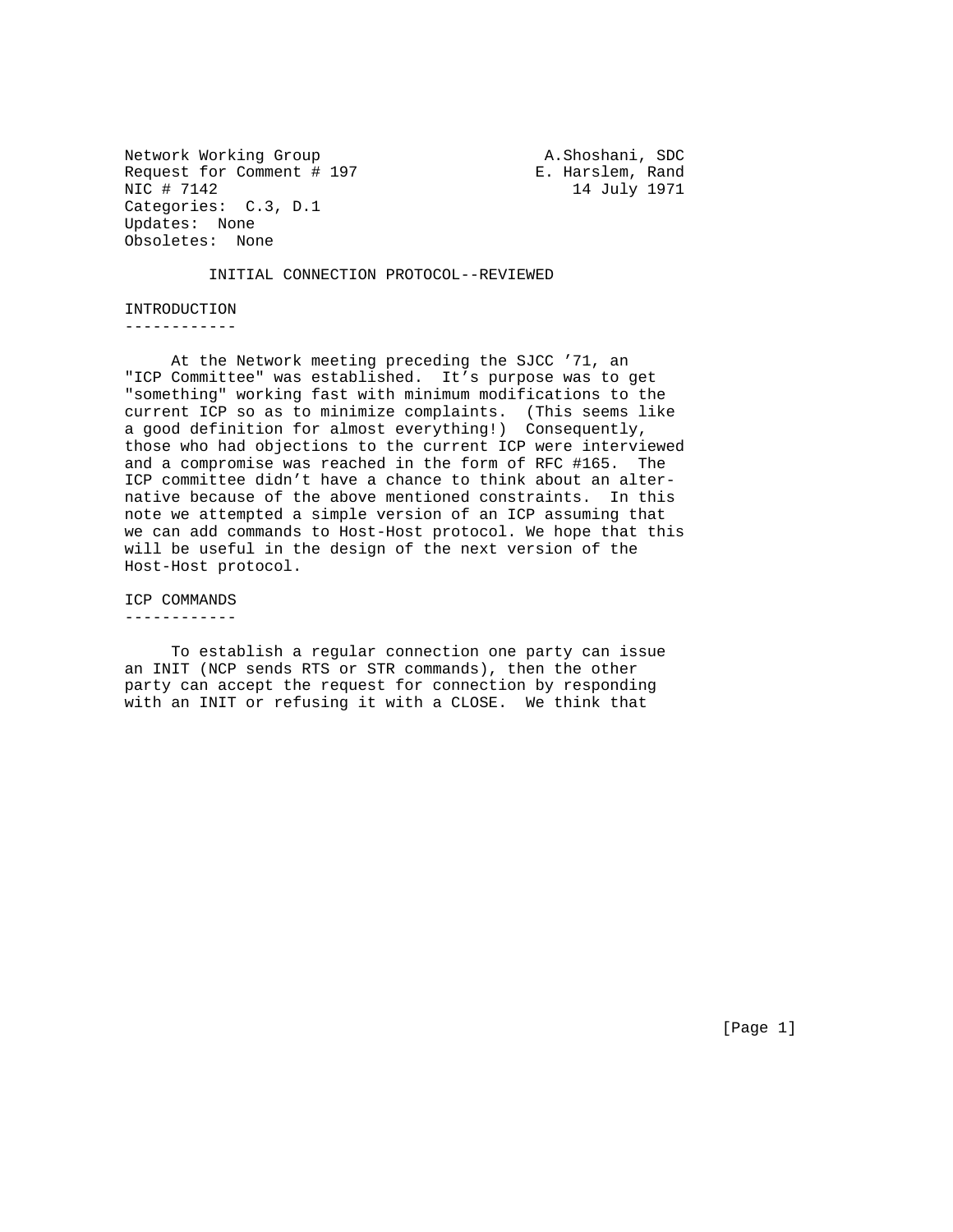a similar, simple mechanism is desirable for the ICP. Furthermore, the ICP should allow for simplex as well as duplex connections from user to server. The following commands are necessary for simplex connections: ISC - Initiate Simplex Connection ASC - Accept Simplex Connection

RSC - Refuse Simplex Connection

 The notation for parameters is similar to that of RFC #165:

- L Server socket name, in one special case the server is "logger".
- U User socket.
- S Socket assigned by server for the connection with user.
- X Is the byte size if U is odd and is the link number if U is even.
- - X - Is the complement of X (X is the link number if U is odd and byte size if U is even.

 To initiate a simplex connection the user's NCP issues:

ISC, L, U, X

To refuse this connection the server's NCP issues:

RSC, L, U

[Page 2]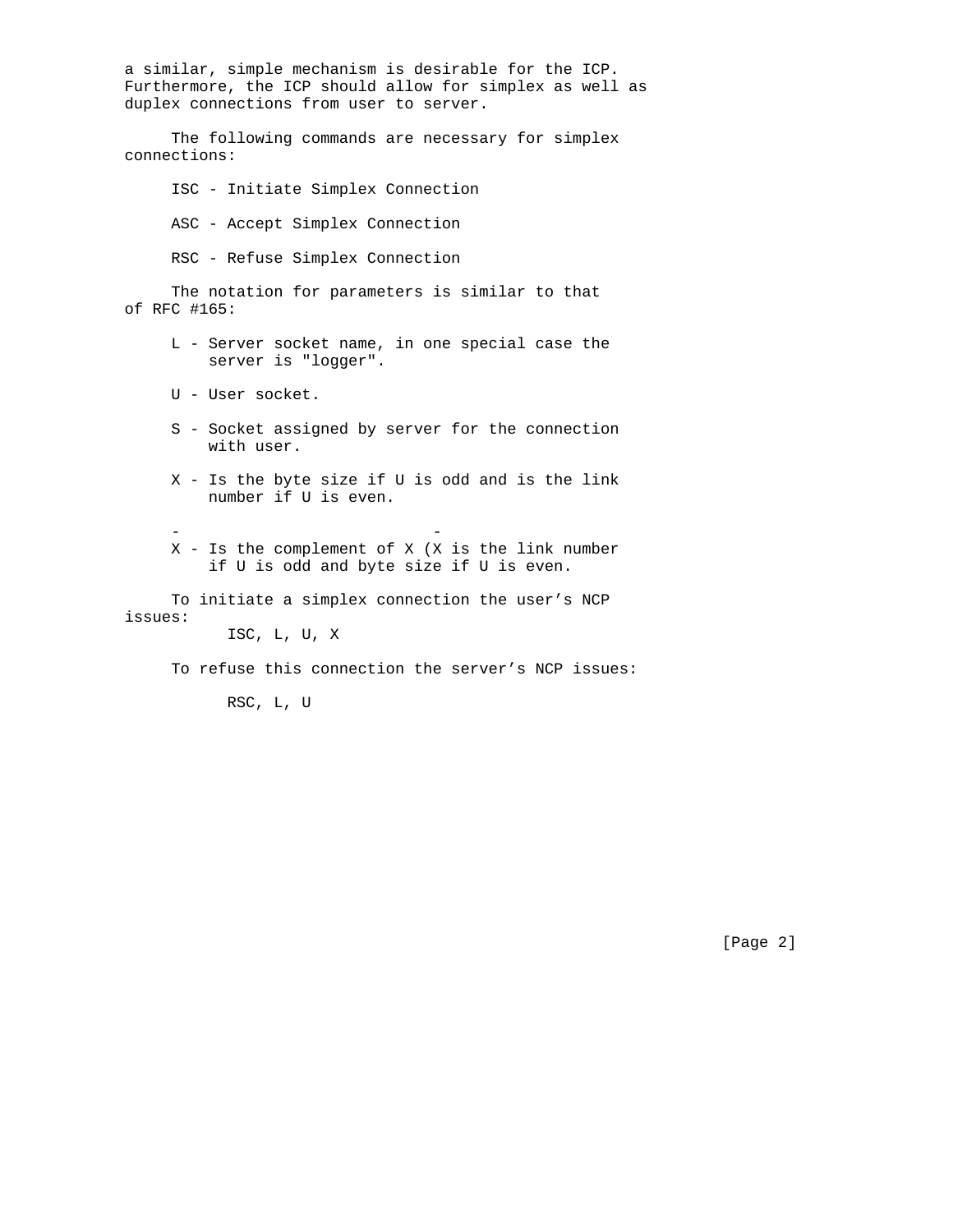To accept this connection the server's NCP issues: - 1990 - 1990 - 1990 - 1990 - 1990 - 1990 - 1990 - 1990 - 1990 - 1990 - 1990 - 1990 - 1990 - 1990 - 1990 - 19 ASC, L, U, S, X Similarly, for duplex connections, we have: IDC, L, U1, X1, U2, X2 RDC, L, U1, U2 - - ADC, L, U1, S1, X1, U2, S2, X2

where (U1,U2), (S1,S2), (U1,S1) and (U2,S2) are pairs of opposite gender.

 After the server accepts the connection(s), it (they) goes immediately to a "connected state", and the appropriate ALL command(s) must be sent.

## ADVANTAGES

----------

 The main advantage to this approach is that it minimizes the dialog between user and server. The server socket L is used only as an address, not a socket to connect to, therefore eliminating the need to establish a connection to L, choose a byte size, send an ALL command, send and receive data on it and CLOSE it. Race conditions as mentioned in RFC #143 do not arise. Socket L is the server and should be in a "Listening for ICP" state when an ISC or IDC is received. If socket L is not in that state, the serving NCP should refuse to ICP request. The serving NCP should \_not\_ queue ICP requests.

 In the current ICP, when the user choses socket U, he has to reserve sockets U+2 and U+3. In the above described approach no restrictions exist for U1 and U2 (except that they are of opposite gender); the same is true for S1 and  $S<sub>2</sub>$ 

 We think that duplex commands are necessary since both connections are to be connected to the same server process. Their separation by using two ISCs, will add complications of correlating the two ISCs with the same process. Also, if two ISCs are used, the first might be accepted and the second refused. This leads to uncertainty on the user's part. This condition cannot occur with the duplex commands.

[Page 3]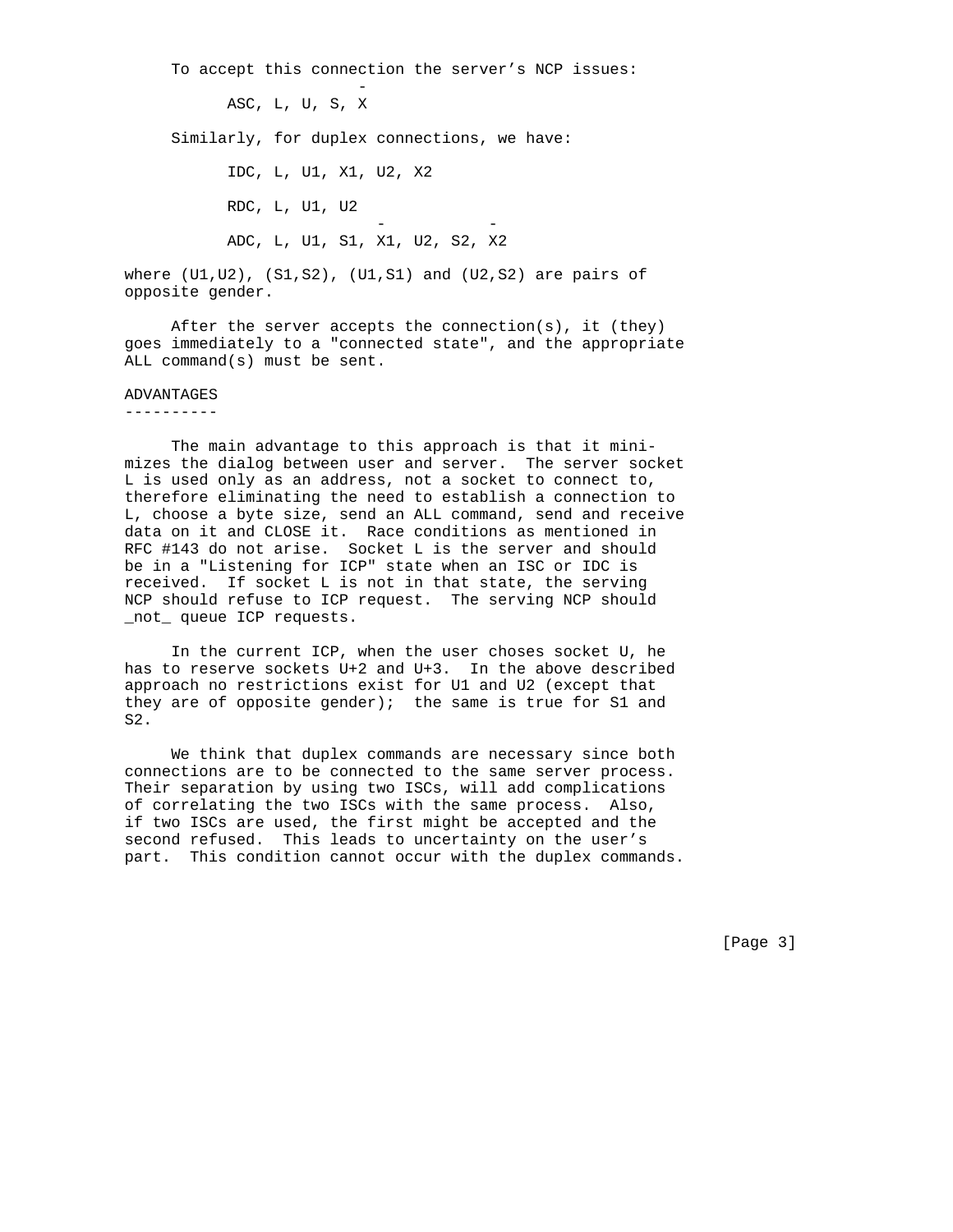MINIMUM MODIFICATION TO CURRENT ICP

-----------------------------------

 The minimum change we can think of to make the current ICP look similar to the above is to add one NCP level command -- accept:

ACC, L, U, S

 The exchange between NCPs in the notation of RFC #165 is now: <where the original uses a script lowercase "L" we use "l">  $\langle$  <where the original uses subscripts we use  $\{\}$  so that A-subscript-B is printed  $A{B} >$ 

| Server NCP                    | User NCP                                                                   |
|-------------------------------|----------------------------------------------------------------------------|
| Listen for connection on L    | $RST, U, L, 1{A}$                                                          |
| $ACC$ , $L$ , $U$ , $S$       | S is passed by NCP to the<br>user and connection from<br>U to L is closed. |
| $STR, S+1, U+2, B\{s\}$       | $STR, U+3, S, B\{u\}$                                                      |
| $RTS, S, U+3, 1{B}$           | $RTS, U+2, S+1, 1{c}$                                                      |
| Wait for connection           | Wait for connection                                                        |
| ALL, $1{B}$ , $m{B}$ , $b{B}$ | $ALL, 1{c}$ , m ${c}$ , b ${c}$                                            |

 An alternative way to the ACC command is a CLS command with an additional parameter (32 bits long). If parameter is zero the request for connection by the user is refused; if the parameter is non-zero, the request is accepted and socket S is the value of the parameter.

 All suggested changes improve the ICP dialog both from the aesthetic and efficiency points of view. We lean strongly, however, to the first, more major ICP modification.

[Page 4]